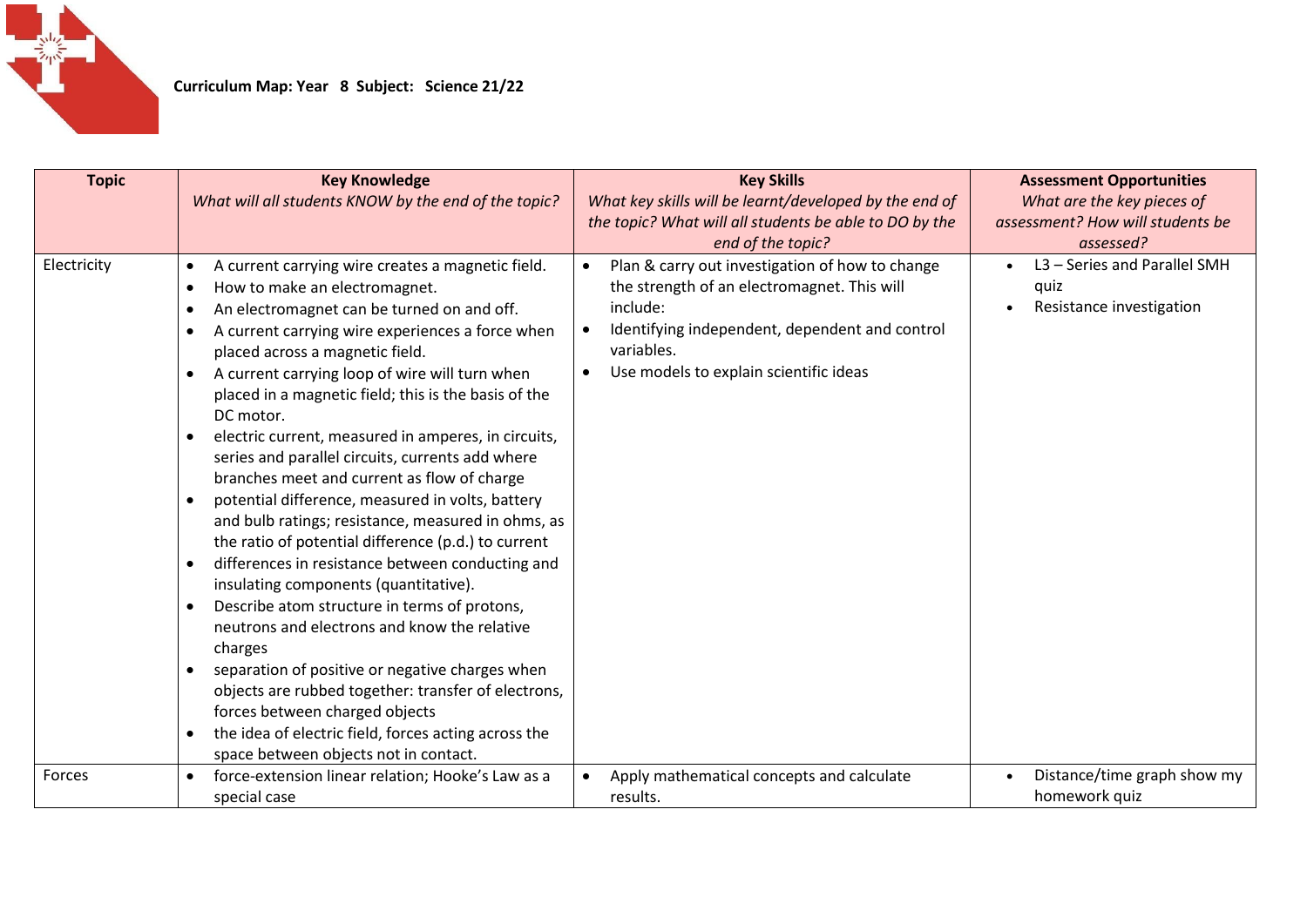|                                          | work done and energy changes on deformation<br>$\bullet$<br>atmospheric pressure, decreases with increase of<br>height as weight of air above decreases with<br>height<br>pressure in liquids, increasing with depth; upthrust<br>effects, floating and sinking<br>pressure measured by ratio of force over area -<br>$\bullet$<br>acting normal to any surface.<br>opposing forces and equilibrium: weight held<br>$\bullet$<br>by stretched spring or supported on a<br>compressed surface. | Use the equation: pressure = force (perpendicular<br>to surface) $\div$ area.<br>Calculate pressure using the correct units.<br>$\bullet$<br>Explain situations where the same force will have<br>a different effect because of different surface over<br>which it is applied (e.g., stilettos & snowshoes).<br>Explain why pressure increases with increases<br>with depth in a liquid.<br>Explain why atmospheric pressure decreases with<br>increasing height.<br>Plan & carry out investigation on how force affects | Hooke's law investigation<br>$\bullet$                                                                                              |
|------------------------------------------|-----------------------------------------------------------------------------------------------------------------------------------------------------------------------------------------------------------------------------------------------------------------------------------------------------------------------------------------------------------------------------------------------------------------------------------------------------------------------------------------------|--------------------------------------------------------------------------------------------------------------------------------------------------------------------------------------------------------------------------------------------------------------------------------------------------------------------------------------------------------------------------------------------------------------------------------------------------------------------------------------------------------------------------|-------------------------------------------------------------------------------------------------------------------------------------|
| Organisms<br>(pathogens and<br>immunity) | the structural adaptations of some unicellular<br>$\bullet$<br>organisms<br>The role of the immune system in the body<br>$\bullet$                                                                                                                                                                                                                                                                                                                                                            | extension of a spring<br>Plan & carry out investigation on the affects of<br>hand washing on bacteria cultures<br>Recall knowledge of how the immune system<br>$\bullet$<br>responds to infection<br>Relate the structure of bacteria, fungi and viruses<br>to that of a typical animal and plant cell<br>Explain how vaccinations work                                                                                                                                                                                  | $L4 -$ growing bacterial<br>cultures<br>L5 - microoganisms and<br>diseases homework questions<br>End of topic SMH quiz<br>$\bullet$ |
| Earth                                    | the carbon cycle<br>$\bullet$<br>the composition of the atmosphere<br>$\bullet$<br>the production of carbon dioxide by human<br>$\bullet$<br>activity and the impact on climate.                                                                                                                                                                                                                                                                                                              | Analyse data<br>$\bullet$<br>Evaluate the impact of human activity                                                                                                                                                                                                                                                                                                                                                                                                                                                       | KO test<br>$\bullet$                                                                                                                |
| Matter                                   | Diffusion in terms of Brownian motion and<br>$\bullet$<br>diffusion in liquids and gases.<br>Energy changes during changes of state.<br>$\bullet$<br>simple techniques for separating mixtures:<br>$\bullet$<br>distillation and chromatography<br>Identifying pure substances<br>$\bullet$                                                                                                                                                                                                   | Recall key terminology.<br>Complete a practical to determine the<br>components of a pen through<br>chromatography<br>Relate the processes of evaporation<br>and condensation to distillation<br>Complete a practical and analyse data<br>to see the differences between pure<br>water and a mixture                                                                                                                                                                                                                      | Pre-topic SMH quiz(?)<br>L4 Distillation question<br>Post-topic SMH quiz                                                            |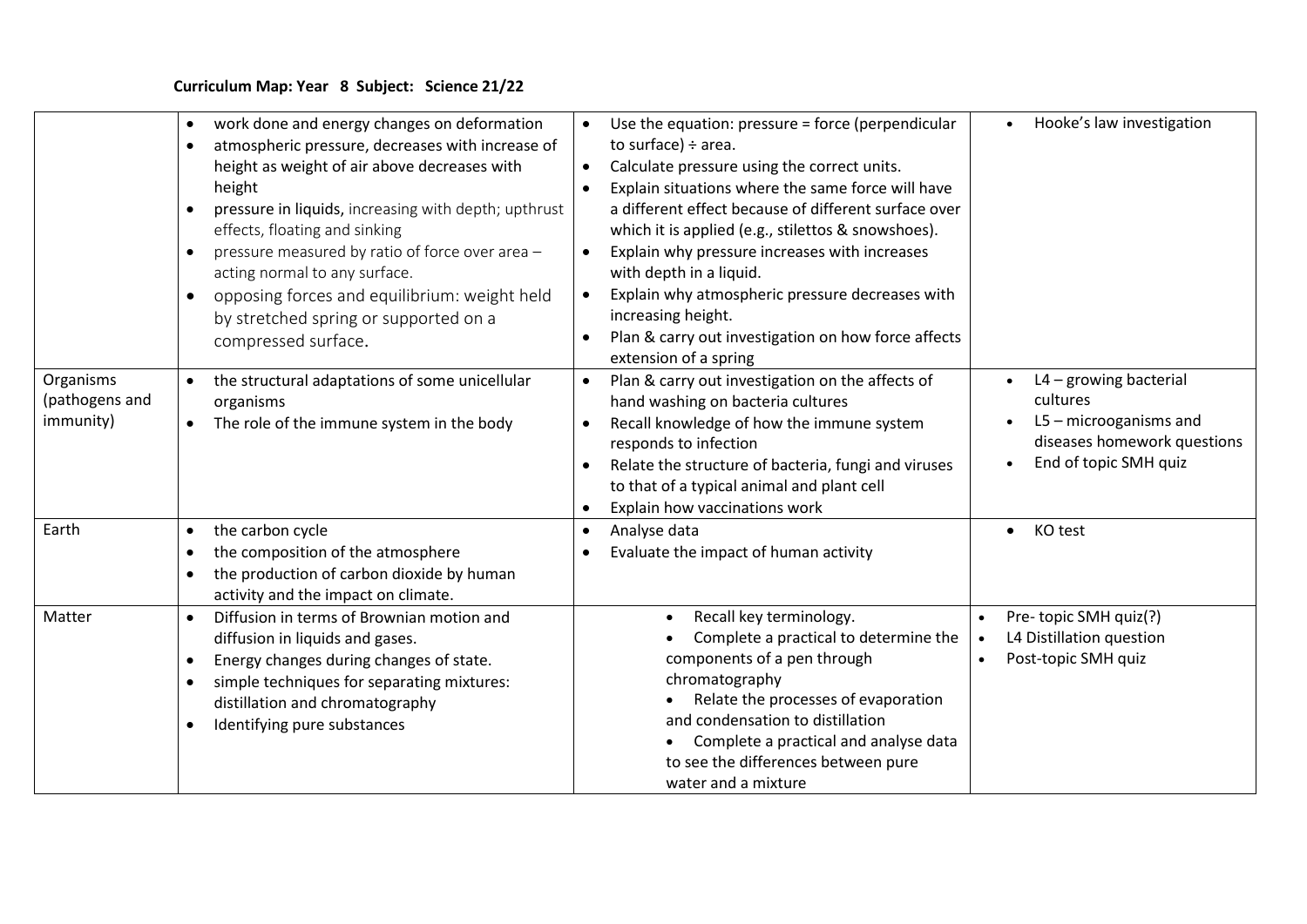| Reactions                | chemical reactions as the rearrangement of<br>atoms<br>chemical symbols and formulae for elements and<br>$\bullet$<br>compounds<br>representing chemical reactions using formulae<br>and using equations<br>combustion, thermal decomposition, oxidation<br>$\bullet$<br>and displacement reactions<br>exothermic and endothermic chemical reactions<br>(qualitative).<br>the order of metals and carbon in the reactivity<br>$\bullet$<br>series<br>the use of carbon in obtaining metals from metal<br>$\bullet$<br>oxides<br>conservation of mass changes of state and<br>$\bullet$<br>chemical reactions<br>Metal oxides and non-metal oxides properties<br>$\bullet$<br>Know examples of ceramics, polymers and<br>$\bullet$<br>composites and the differences in their general<br>properties | Recall key terminology<br>$\bullet$<br>Use the reactivity series to predict and explain<br>whether reactions will occur or not. - Interpret<br>observations and patterns in observations to draw<br>conclusions.<br>Understand and use IUPAC chemical<br>nomenclature (word & symbol equations).<br>Recall key terminology.<br>$\bullet$<br>Using correct chemical nomenclature from the<br>$\bullet$<br>periodic table when writing word and symbol<br>equations.<br>Using a wider range of more complex laboratory<br>apparatus when carrying out experiments and<br>paying attention to health & safety.<br>Making and recording accurate observations and<br>$\bullet$<br>using them to draw conclusions.<br>Apply knowledge of particles and the law of<br>$\bullet$<br>conservation of mass to contextual examples of<br>chemical reactions. | Naming compounds test<br>Oxides practical write up<br>Knowledge organiser test          |
|--------------------------|----------------------------------------------------------------------------------------------------------------------------------------------------------------------------------------------------------------------------------------------------------------------------------------------------------------------------------------------------------------------------------------------------------------------------------------------------------------------------------------------------------------------------------------------------------------------------------------------------------------------------------------------------------------------------------------------------------------------------------------------------------------------------------------------------|----------------------------------------------------------------------------------------------------------------------------------------------------------------------------------------------------------------------------------------------------------------------------------------------------------------------------------------------------------------------------------------------------------------------------------------------------------------------------------------------------------------------------------------------------------------------------------------------------------------------------------------------------------------------------------------------------------------------------------------------------------------------------------------------------------------------------------------------------|-----------------------------------------------------------------------------------------|
| Organisms<br>(breathing) | the structure and functions of the gas exchange<br>system in humans, including adaptations to<br>function<br>the mechanism of breathing to move air in and<br>out of the lungs, using a pressure model to explain<br>the movement of gases, including simple<br>measurements of lung volume<br>the impact of exercise, asthma and smoking on<br>$\bullet$<br>the human gas exchange system<br>aerobic and anaerobic respiration in living<br>$\bullet$<br>organisms, including the breakdown of organic                                                                                                                                                                                                                                                                                            | To write word equations for aerobic and<br>anaerobic respiration<br>Understanding of how models can be useful.<br>$\bullet$<br>Be able to interpret observations - test for carbon<br>$\bullet$<br>dioxide                                                                                                                                                                                                                                                                                                                                                                                                                                                                                                                                                                                                                                         | Affects of exercise<br>Smoking exam question<br>End of topic Homework quiz<br>$\bullet$ |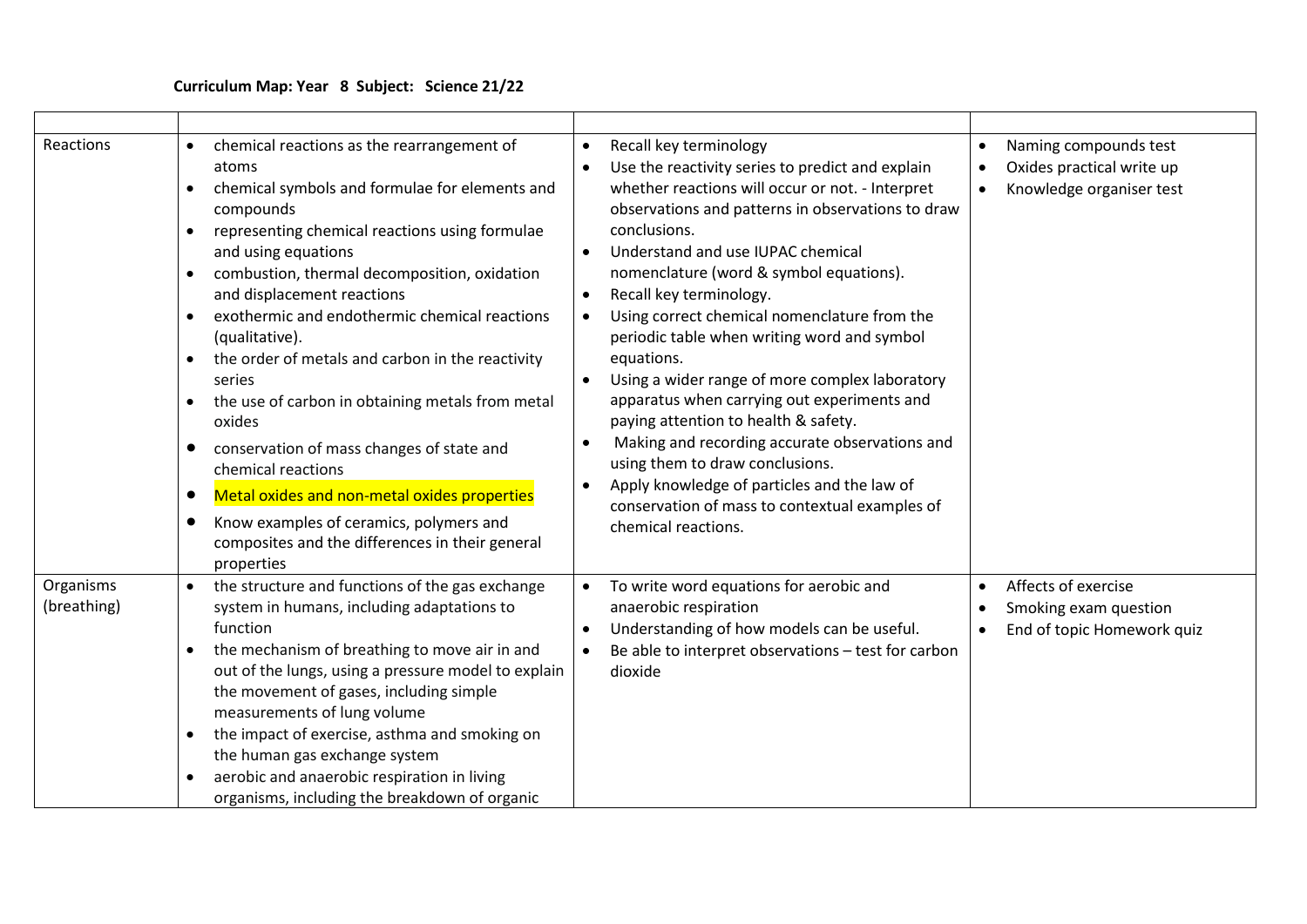|                          | molecules to enable all the other chemical<br>processes necessary for life<br>a word summary for aerobic respiration<br>$\bullet$<br>the process of anaerobic respiration in humans<br>$\bullet$<br>and microbes including fermentation a word<br>summary for anaerobic respiration<br>the differences between aerobic and anaerobic<br>$\bullet$<br>respiration in terms of the reactants, the products<br>formed and the implications for the organism |                                                                      |                                                                 |
|--------------------------|----------------------------------------------------------------------------------------------------------------------------------------------------------------------------------------------------------------------------------------------------------------------------------------------------------------------------------------------------------------------------------------------------------------------------------------------------------|----------------------------------------------------------------------|-----------------------------------------------------------------|
| Matter 2                 | how patterns in reactions can be predicted with<br>$\bullet$<br>reference to the periodic table<br>the varying physical and chemical properties of<br>$\bullet$<br>different elements<br>a simple (Dalton) atomic model<br>$\bullet$<br>differences between atoms, elements and<br>$\bullet$<br>compounds<br>chemical symbols and formulae for elements and<br>$\bullet$<br>compounds<br>Identify covalent, ionic and metallic bonding<br>$\bullet$      | Recall key terminology.<br>$\bullet$                                 | Pre-topic quiz<br>Atomic structure<br>End of topic quiz         |
| Organisms<br>(Digestion) | the tissues and organs of the human digestive<br>$\bullet$<br>system, including adaptations to function and how<br>the digestive system digests food (enzymes simply<br>as biological catalysts)<br>the importance of bacteria in the human digestive<br>$\bullet$<br>system<br>the effects of recreational drugs (including<br>$\bullet$<br>substance misuse) on behaviour, health and life<br>processes                                                | Understanding of how models can be useful.<br>Recall key terminology | Pre-topic quiz<br>Comic strip<br>End of topic quiz              |
| Genes                    | heredity as the process by which genetic<br>$\bullet$<br>information is transmitted from one generation to<br>the next                                                                                                                                                                                                                                                                                                                                   | Evaluate the use of models to represent an idea or<br>structure.     | Punnet squares<br>Knowledge organiser test<br>End of topic quiz |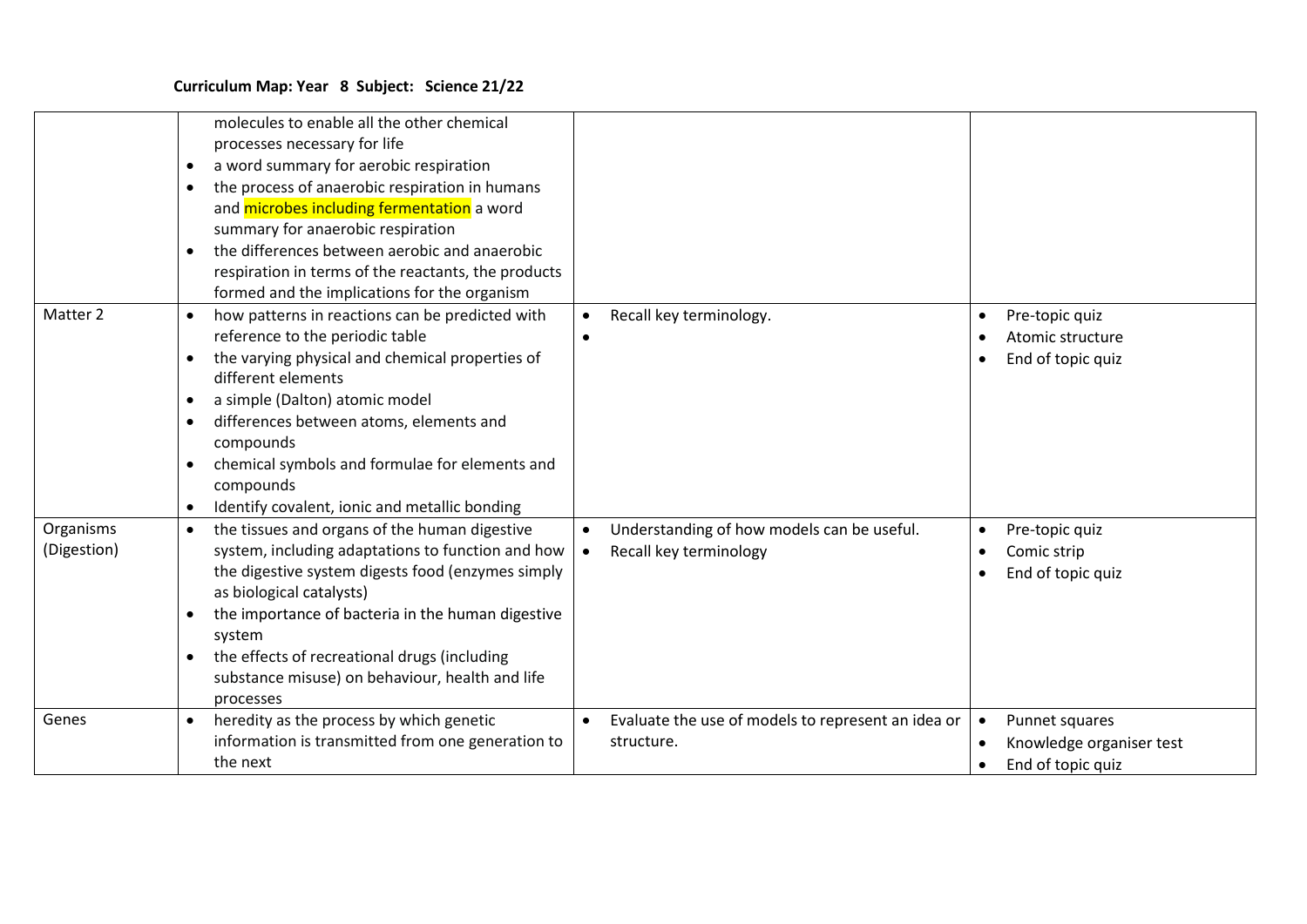|                       | a simple model of chromosomes, genes and DNA<br>$\bullet$<br>in heredity, including the part played by Watson,<br>Crick, Wilkins and Franklin in the development of<br>the DNA model<br>differences between species<br>$\bullet$                                                                                                                                                                                                                                                                                                                                                                                                                      |                                                                                                                                              |                                                                                       |
|-----------------------|-------------------------------------------------------------------------------------------------------------------------------------------------------------------------------------------------------------------------------------------------------------------------------------------------------------------------------------------------------------------------------------------------------------------------------------------------------------------------------------------------------------------------------------------------------------------------------------------------------------------------------------------------------|----------------------------------------------------------------------------------------------------------------------------------------------|---------------------------------------------------------------------------------------|
| Organisms<br>(plants) | the reactants in, and products of, photosynthesis,<br>$\bullet$<br>and a word summary for photosynthesis<br>the dependence of almost all life on Earth on the<br>$\bullet$<br>ability of photosynthetic organisms, such as plants<br>and algae, to use sunlight in photosynthesis to<br>build organic molecules that are an essential<br>energy store and to maintain levels of oxygen and<br>carbon dioxide in the atmosphere<br>the adaptations of leaves for photosynthesis<br>$\bullet$<br>plants making carbohydrates in their leaves by<br>$\bullet$<br>photosynthesis and gaining mineral nutrients and<br>water from the soil via their roots | To write a word equation for photosynthesis.<br>How to make links between other topics<br>$\bullet$<br>(Respiration and Ecology)             | Virtual lab on photosynthesis<br>Farmers and fertilisers project<br>End of topic quiz |
| Energy                | comparing power ratings of appliances in watts<br>$\bullet$<br>(W, kW)<br>comparing amounts of energy transferred (J, kJ,<br>$\bullet$<br>kW hour)<br>domestic fuel bills, fuel use and costs<br>$\bullet$<br>heating and thermal equilibrium: temperature<br>$\bullet$<br>difference between two objects leading to energy<br>transfer from the hotter to the cooler one,<br>through contact (conduction) or radiation; such<br>transfers tending to reduce the temperature<br>difference: use of insulators                                                                                                                                         | Identify good thermal conductors and insulators.<br>Explain why convection can happen in gases and<br>$\bullet$<br>liquids but not in solids | L3 Power quiz<br>L8 Applications task                                                 |
| Ecosystems            | the importance of plant reproduction through<br>$\bullet$<br>insect pollination in human food security                                                                                                                                                                                                                                                                                                                                                                                                                                                                                                                                                | Recall key terminology.<br>$\bullet$<br>$\bullet$                                                                                            | Not assessed                                                                          |